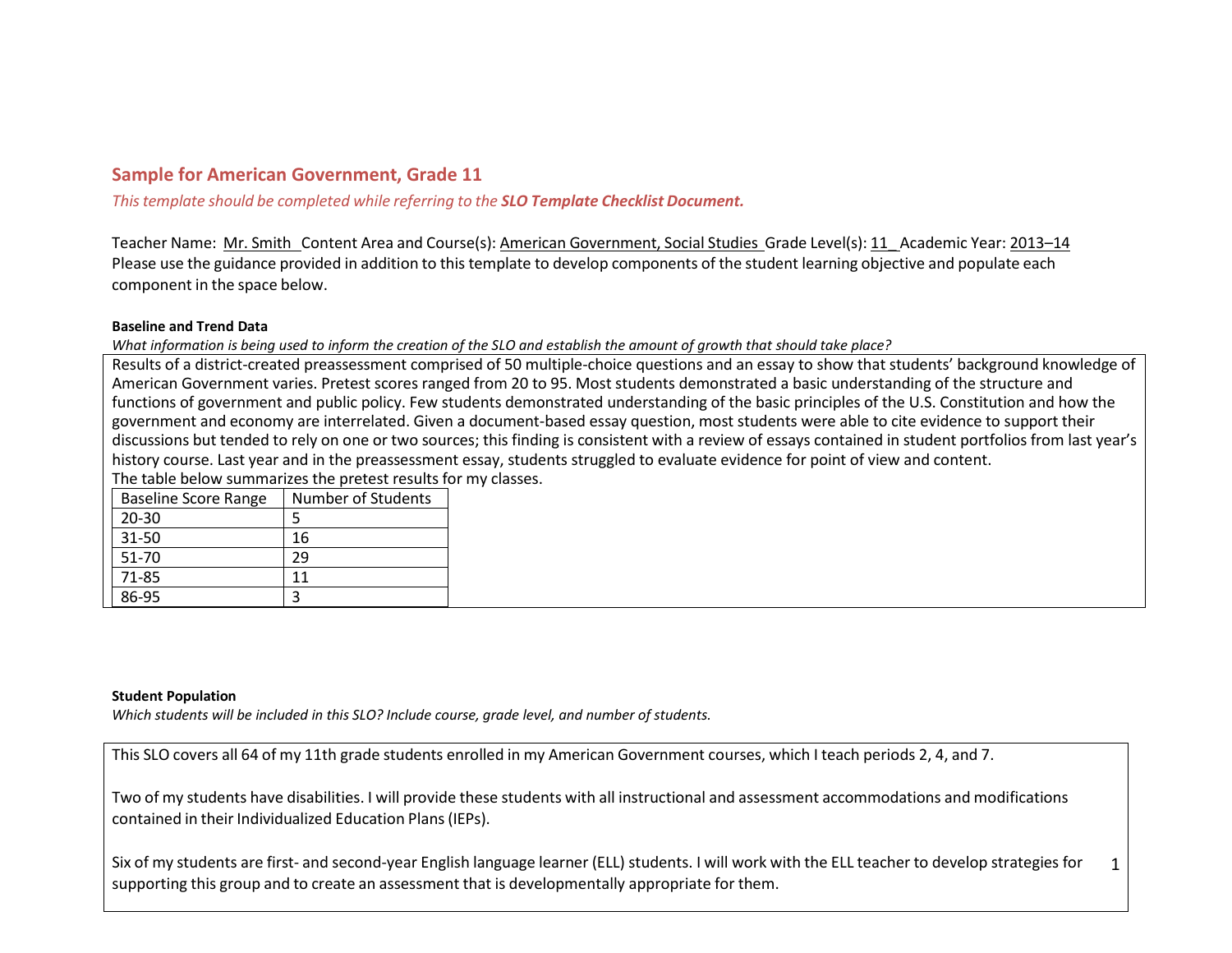## **Interval of Instruction**

*What is the duration of the course that the SLO will cover? Include beginning and end dates.*

Students take this course in the fall semester. The interval of instruction is from September 2013 until December 2014.

### **Standards and Content**

 *To what related standards is the SLO aligned?*The course focuses not only on knowledge of American Government but also reasoning and writing skills related to social studies. My SLO aligns with key topics in American Government as articulated in the Ohio's Learning Standards for Social Studies. How the American people govern themselves at national, state and local levels of government is the basis for this course.

These topics include civic involvement, civic participation and skills, basic principles of the U.S. Constitution, structure and functions of the federal government, role of the people, Ohio'sstate and local governments, public policy, and government and the economy. All 24 contentstatements within these topics are demonstrated by this learning objective:

1. Opportunities for civic engagement with the structures of government are made possible through political and public policy processes.

2. Political parties, interest groups and the media provide opportunities for civic involvement through various means.

3. Issues can be analyzed through the critical use of information from public records, surveys, research data and policy positions of advocacy groups.

4. The processes of persuasion, compromise, consensus building and negotiation contribute to the resolution of conflicts and differences.

5. As the supreme law of the land, the U.S. Constitution incorporates basic principles which help define the government of the United States as

a federal republic including its structure, powers and relationship with the governed.

6. The Federalist Papers and the Anti-Federalist Papers framed the national debate over the basic principles of government encompassed by the Constitution of the United States.

7. Constitutional government in the United States has changed over time as a result of amendments to the U.S. Constitution, Supreme Court decisions, legislation and informal practices.

8. The Bill of Rights was drafted in response to the national debate over the ratification of the Constitution of the United States.

9. The Reconstruction Era prompted Amendments 13 through 15 to address the aftermath of slavery and the Civil War.

10. Amendments 16 through 19 responded to calls for reform during the Progressive Era.

11. Four amendments have provided for extensions of suffrage to disenfranchised groups.

12. Five amendments have altered provisions for presidential election, terms, and succession to address changing historical circumstances.

13. Amendments 11, 21 and 27 have addressed unique historical circumstances.

14. Law and public policy are created and implemented by three branches of government; each functions with its own set of powers and responsibilities.

15. The political process creates a dynamic interaction among the three branches of government in addressing current issues.

16. In the United States, people have rights which protect them from undue governmental interference. Rights carry responsibilities which help define how people use their rights and which require respect for the rights of others.

17. Historically, the United States has struggled with majority rule and the extension of minority rights. As a result of this struggle, the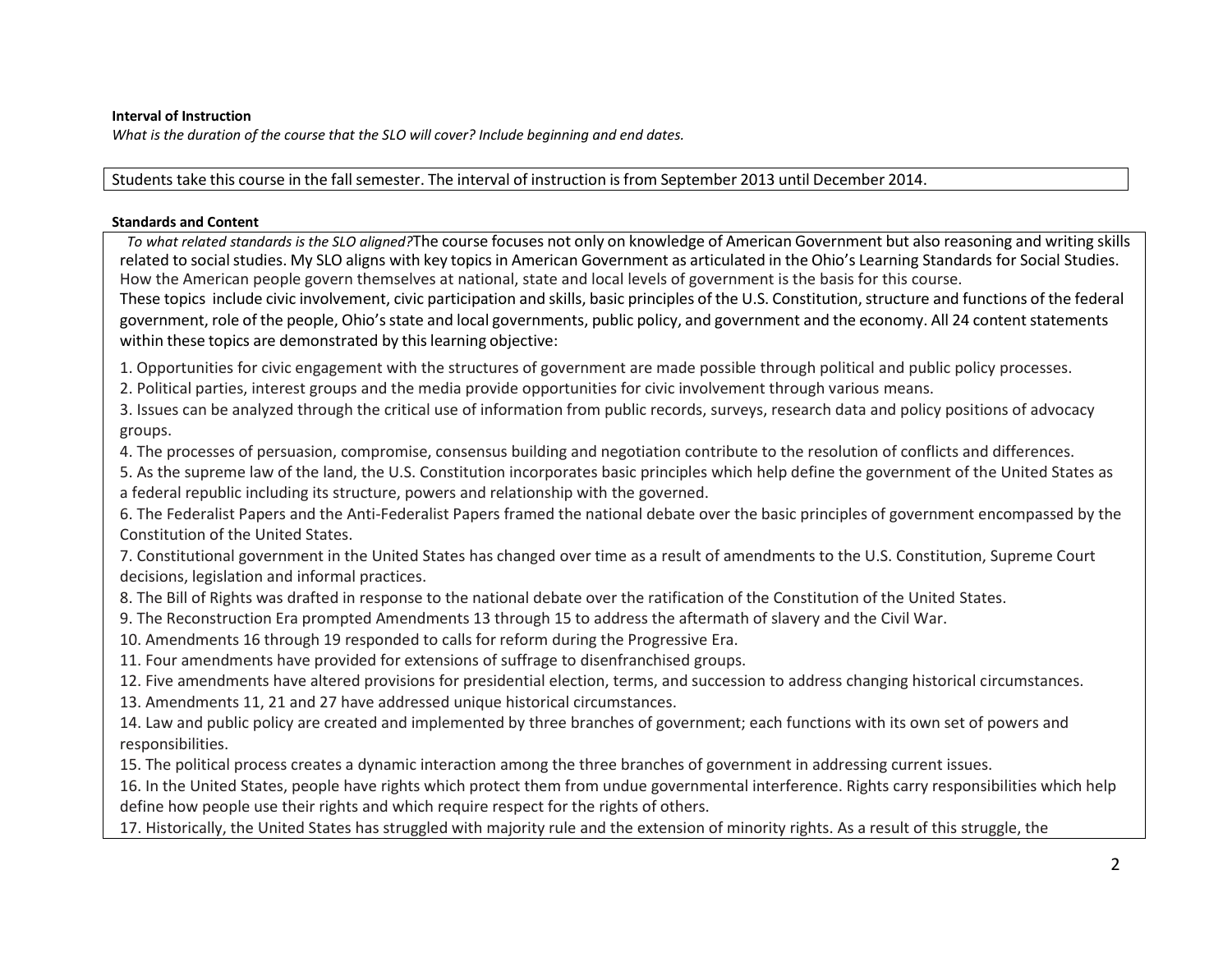government has increasingly extended civil rights to marginalized groups and broadened opportunities for participation.

18. The Ohio Constitution was drafted in 1851 to address difficulties in governing the state of Ohio.

19. As a framework for the state, the Ohio Constitution complements the federal structure of government in the United States.

20. Individuals in Ohio have a responsibility to assist state and local governments as they address relevant and often controversial problems that directly affect their communities.

21. A variety of entities within the three branches of government, at all levels, address public policy issues which arise in domestic and international affairs.

22. Individuals and organizations play a role within federal, state and local governments in helping to determine public (domestic and foreign) policy.

23. The federal government uses spending and tax policy to maintain economic stability and foster economic growth. Regulatory actions carry economic costs and benefits.

24. The Federal Reserve System uses monetary tools to regulate the nation's money supply and moderate the effects of expansion and contraction in the economy.

In addition, the SLO aligns with Ohio's Learning Standards for English language arts for History/Social Studies 6-12:

1. Cite specific textual evidence to support analysis of primary and secondary sources, connecting insights gained from specific details to an understanding of the text as a whole.

2. Determine the central ideas or information of a primary or secondary source; provide an accurate summary that makes clear the relationships among the key details and ideas.

3. Evaluate various explanations for actions or events and determine which explanation best accords with textual evidence, acknowledging where the text leaves matters uncertain.

4. Determine the meaning of words and phrases as they are used in a text, including analyzing how an author uses and refines the meaning of a key term over the course of a text (e.g., how Madison defines faction in Federalist No. 10).

5. Analyze in detail how a complex primary source is structured, including how key sentences, paragraphs, and larger portions of the text contribute to the whole.

6. Evaluate authors' differing points of view on the same historical event or issue by assessing the authors' claims, reasoning, and evidence.

7. Integrate and evaluate multiple sources of information presented in diverse formats and media (e.g., visually, quantitatively, as well as in words) in order to address a question or solve a problem.

8. Evaluate an author's premises, claims, and evidence by corroborating or challenging them with other information.

9. Integrate information from diverse sources, both primary and secondary, into a coherent understanding of an idea or event, noting discrepancies among sources.

10. By the end of grade 12, read and comprehend history/social studies texts in the grades 11–CCR text complexity band independently and proficiently.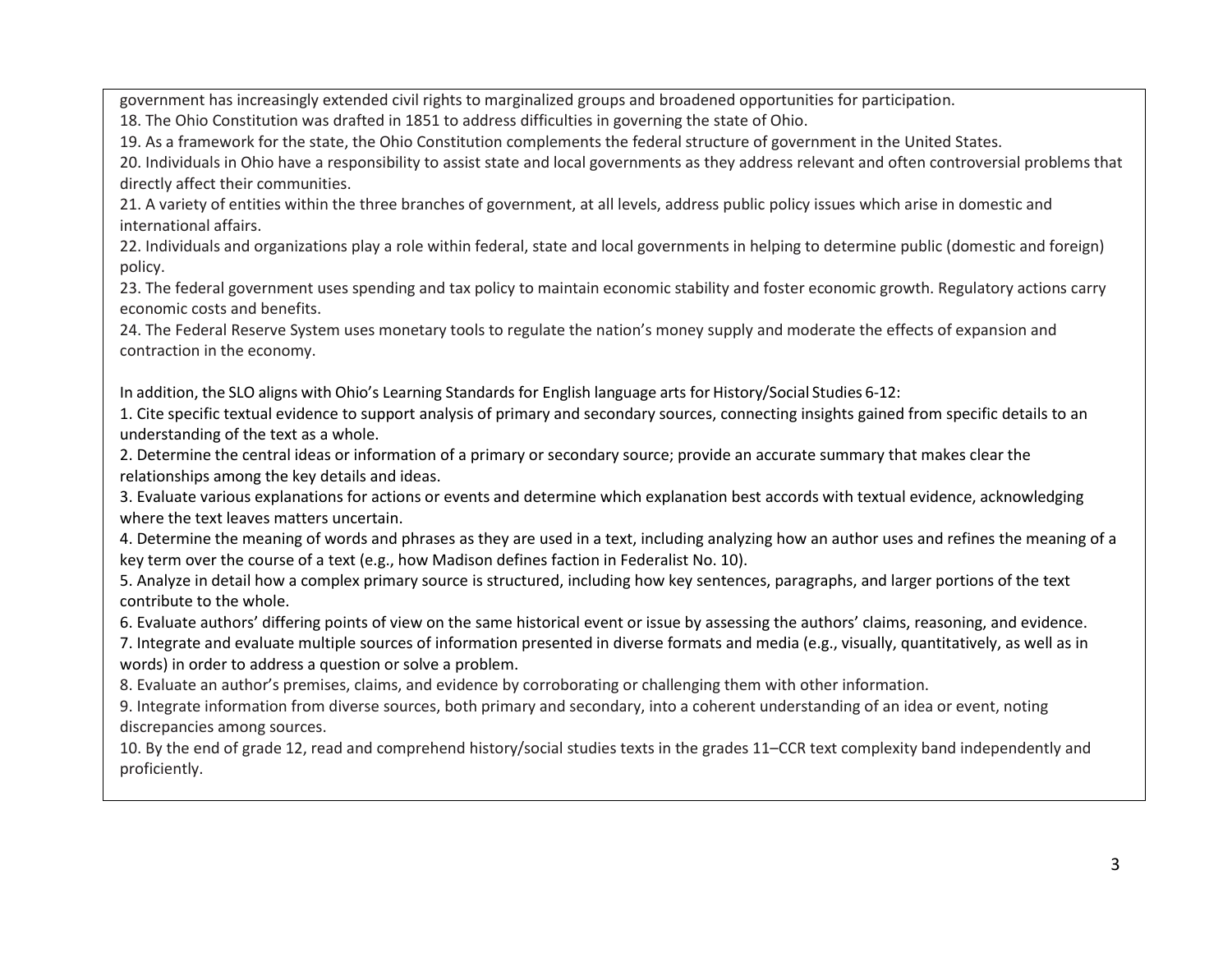#### **Assessment(s)**

*What assessment(s) will be used to measure student growth for this SLO?*

I will assess students using a district-created portfolio assessment out of 100 points. The portfolio will consist of a district-created and approved end-of-course multiple-choice exam covering the content of the Ohio's Learning Standards for Social Studies for American Government (50 percent) and three biweekly writing prompts administered in November and graded by the social studies team using a district-created rubric (50 percent). As an end-of-semester project, all students must complete a course capstone project. I will use the results of this project as an assessment with my high‐achieving students.

Per their IEPs, the two students with disabilities will receive extended time for the assessments. One student will receive a scribe for the essays, and the other student will have fewer test items listed per page.

In consultation with the school's ELL specialist, I will modify the language of the assessment for my ELL students by shortening sentences, removing unnecessary material, using familiar or frequently used words, and using easily understood grammar (i.e., keeping to present tense, using active voice, avoiding conditionals, etc.). Based upon the learning needs and English literacy of each individual ELL student, I will work with the ELL specialist to modify the requirements of the writing prompts. Possible strategies include allowing students to draw diagrams, having students present their claims and evidence orally, or allowing students to write their essays in their native language.